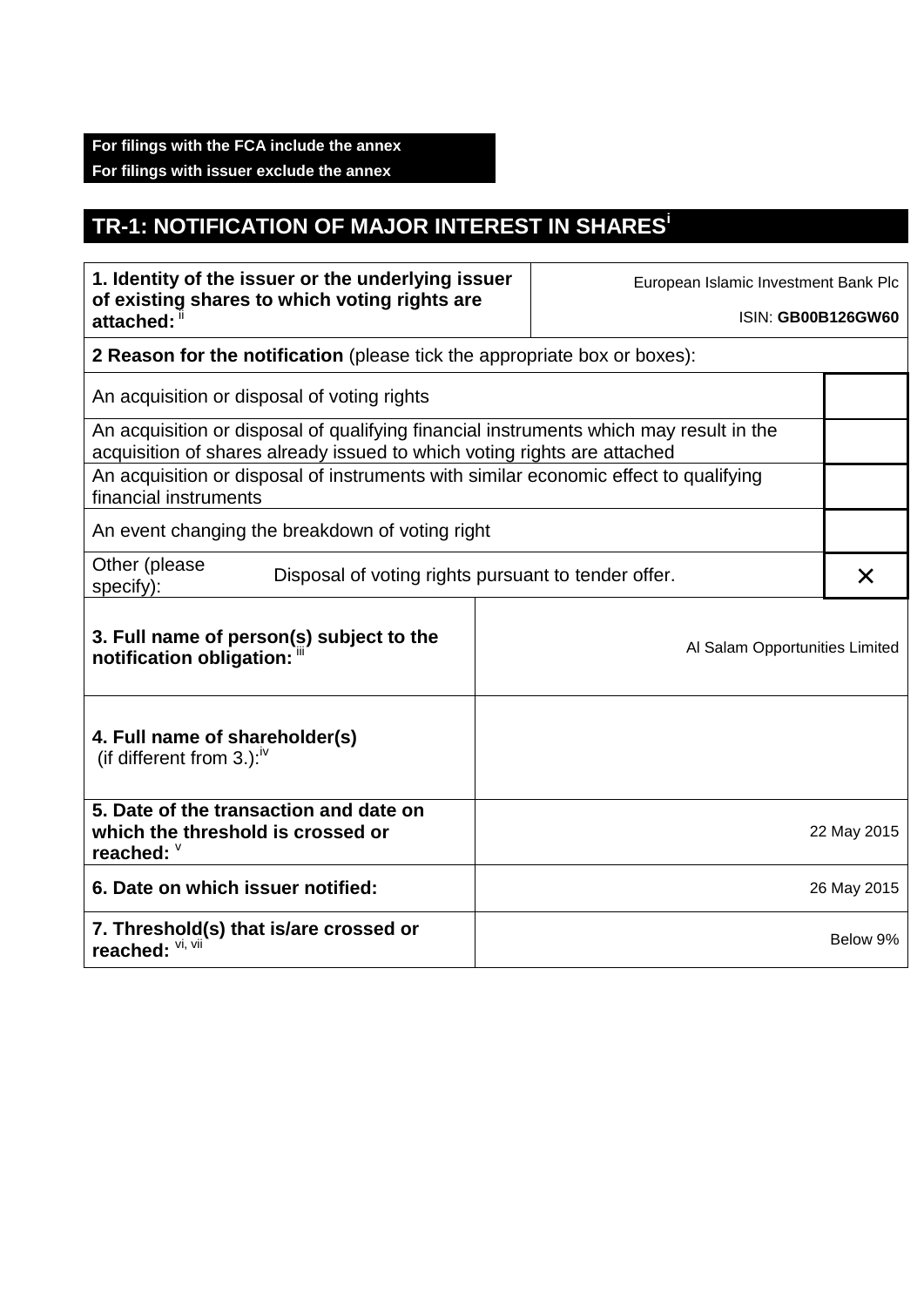| 8. Notified details:                         |                                                               |                         |                                                      |                                   |                        |                                 |          |
|----------------------------------------------|---------------------------------------------------------------|-------------------------|------------------------------------------------------|-----------------------------------|------------------------|---------------------------------|----------|
| A: Voting rights attached to shares Vill, ix |                                                               |                         |                                                      |                                   |                        |                                 |          |
| Class/type of<br>shares                      | <b>Situation previous</b><br>to the triggering<br>transaction |                         | Resulting situation after the triggering transaction |                                   |                        |                                 |          |
| if possible using<br>the ISIN CODE           | <b>Number</b><br><b>Number</b><br>οf<br>οf                    |                         | <b>Number</b><br>of shares                           | <b>Number of voting</b><br>rights |                        | % of voting rights <sup>x</sup> |          |
|                                              | <b>Shares</b>                                                 | Voting<br><b>Rights</b> | <b>Direct</b>                                        | Direct <sup>xi</sup>              | <b>Indirect</b><br>XII | <b>Direct</b>                   | Indirect |
| GB00B126GW60                                 | 3,754,825                                                     | 3,754,825               | 2.427.246                                            | 2.427.246                         | Nil                    | 7.97%                           | Nil      |

| <b>B: Qualifying Financial Instruments</b>           |                                               |                                           |                                                                                                           |                       |  |
|------------------------------------------------------|-----------------------------------------------|-------------------------------------------|-----------------------------------------------------------------------------------------------------------|-----------------------|--|
| Resulting situation after the triggering transaction |                                               |                                           |                                                                                                           |                       |  |
| <b>Type of financial</b><br>instrument               | <b>Expiration</b><br>$date^{\overline{x}iii}$ | Exercise/<br><b>Conversion Period Xiv</b> | <b>Number of voting</b><br>rights that may be<br>acquired if the<br>instrument is<br>exercised/converted. | % of voting<br>rights |  |
|                                                      |                                               |                                           |                                                                                                           |                       |  |

| C: Financial Instruments with similar economic effect to Qualifying Financial Instruments<br>XV, XVI |                 |                   |                                              |                                |                            |              |
|------------------------------------------------------------------------------------------------------|-----------------|-------------------|----------------------------------------------|--------------------------------|----------------------------|--------------|
| Resulting situation after the triggering transaction                                                 |                 |                   |                                              |                                |                            |              |
| <b>Type of financial</b>                                                                             | <b>Exercise</b> | <b>Expiration</b> | Exercise/                                    | <b>Number of voting rights</b> | % of voting rights $XIX$ , |              |
| instrument                                                                                           | price           | $date^x$          | <b>Conversion</b><br>period <sup>xviii</sup> | instrument refers to           | XX                         |              |
|                                                                                                      |                 |                   |                                              |                                | <b>Nominal</b>             | <b>Delta</b> |
|                                                                                                      |                 |                   |                                              |                                |                            |              |

| Total (A+B+C)           |                             |
|-------------------------|-----------------------------|
| Number of voting rights | Percentage of voting rights |
| 2,427,246               | 7.97%                       |